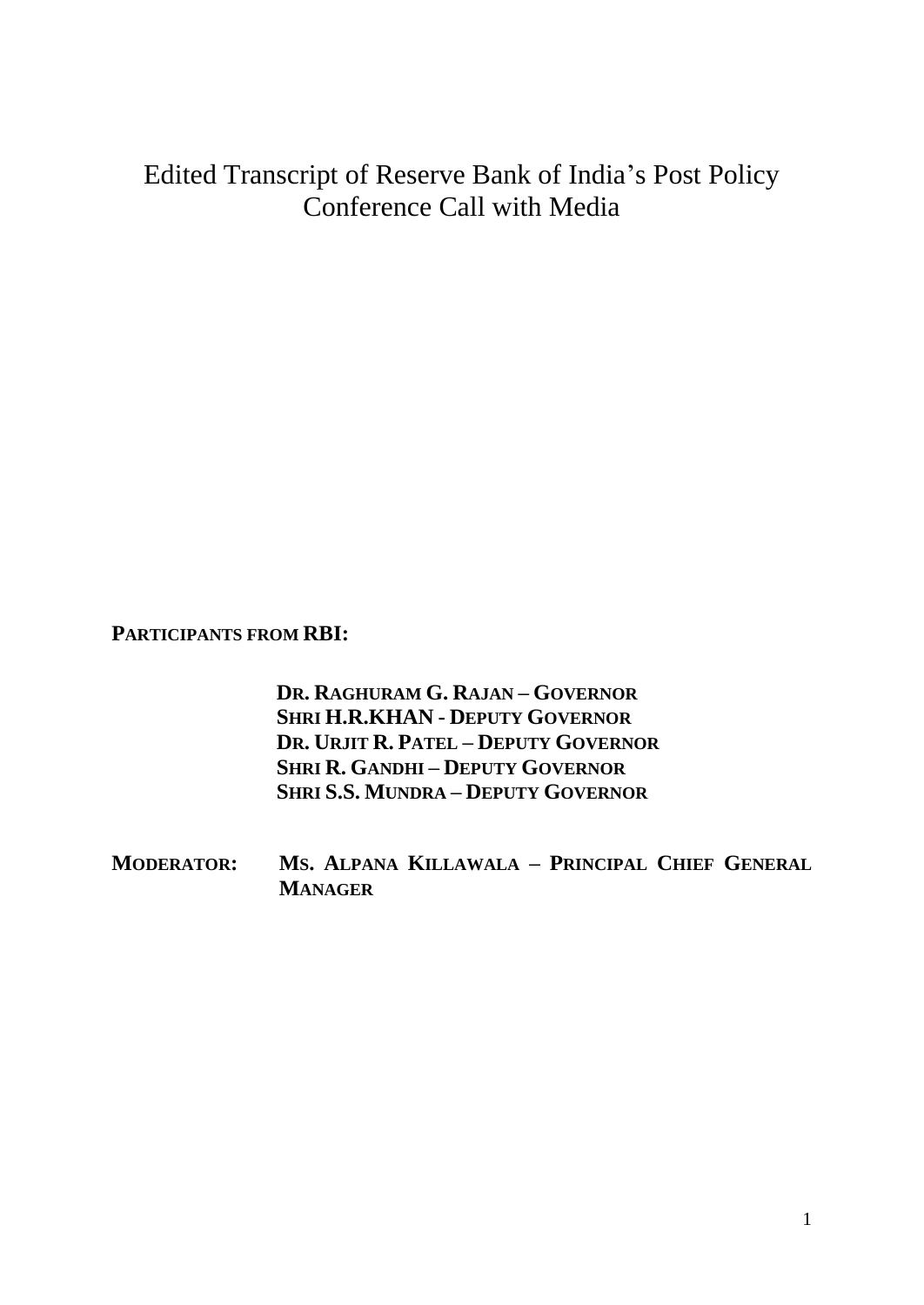**Moderator:** Ladies and Gentlemen, good day and welcome to the Reserve Bank of India Conference Call on First Bi-Monthly Monetary Policy 2015-16. As a reminder, all participant lines will be in the listen-only mode. There will be an opportunity for you to ask questions after the presentation concludes. Should you need assistance during the conference, please signal an operator by pressing '\*' then '0' on your touchtone telephone. Please note that this conference is being recorded. I now hand the conference over to Ms. Alpana Killawala. Thank you and over to you, Ma'am.

**Alpana Killawala:** Thank you very much, Inba. Welcome to all of you here in this room and outside who are connected. Governor's short remarks and then we open to question-and-answers. Governor?

**Dr. Raghuram G. Rajan:** Good Morning. As you saw, we have kept policy rates on status quo during this review. What we are waiting for is more information on a number of recent developments, including the effects of recent weather disturbances and possible more information on the likelihood of a reasonable monsoon. Given that there has been also very little transmission so far from the rate cuts that we effected at the beginning of the year and in March, we are waiting to see transmission taking place. The bulk of this policy is focused on measures, structural reforms we call them, to improve the working of the financial sector, including transmission. So, the message from this review is that while we are status quo on policy, we are not status quo on all the measures needed to take the economy forward on to a higher growth path. These include amongst as I said first creating the transmission but also a number of measures intended to facilitate the financing of growth going forward as well as to improve the liquidity of financial markets. So, with that perhaps we can take questions and elaborate on the details. Let me emphasize the fact that we have not moved on policy rate does not mean we have to move, we moved on a variety of other dimensions.

**Gopika :**

Now, with the onus of future rate cuts falling on banks and monetary policy transmission, how much of transmission do you expect from the banks with most banks saying that they will not expect to pass on the previous rate cut, say 50 basis points. How much do you think is warranted so that transmission is effected?

**Dr. Raghuram G. Rajan:** I do not think we are looking for a specific number and saying "Unless this happens, nothing more will happen." But we want to facilitate the process of transmission. I do not see an environment where credit growth is tepid; banks are sitting on money so to speak and their cost of funding, their marginal cost of funding has fallen, the notion that it has not fallen is nonsense. It has fallen, they can borrow at the margin today at 7.5% - there is plenty of liquidity in the markets. So, at some point, the pressure on the banks, the competitive pressures will tell. As it is a number of corporations are borrowing directly from the markets, you have seen that announced even today. So, I have no doubt that this will happen. If it happens sooner, it is better for the economy, but banks have to make their own decision.

**Saloni:**

**Bloomberg TV** Just wanted to take the rate transmission point forward, you have maintained that the policy stance remains accommodative, and further easing depends on rate transmission. Given that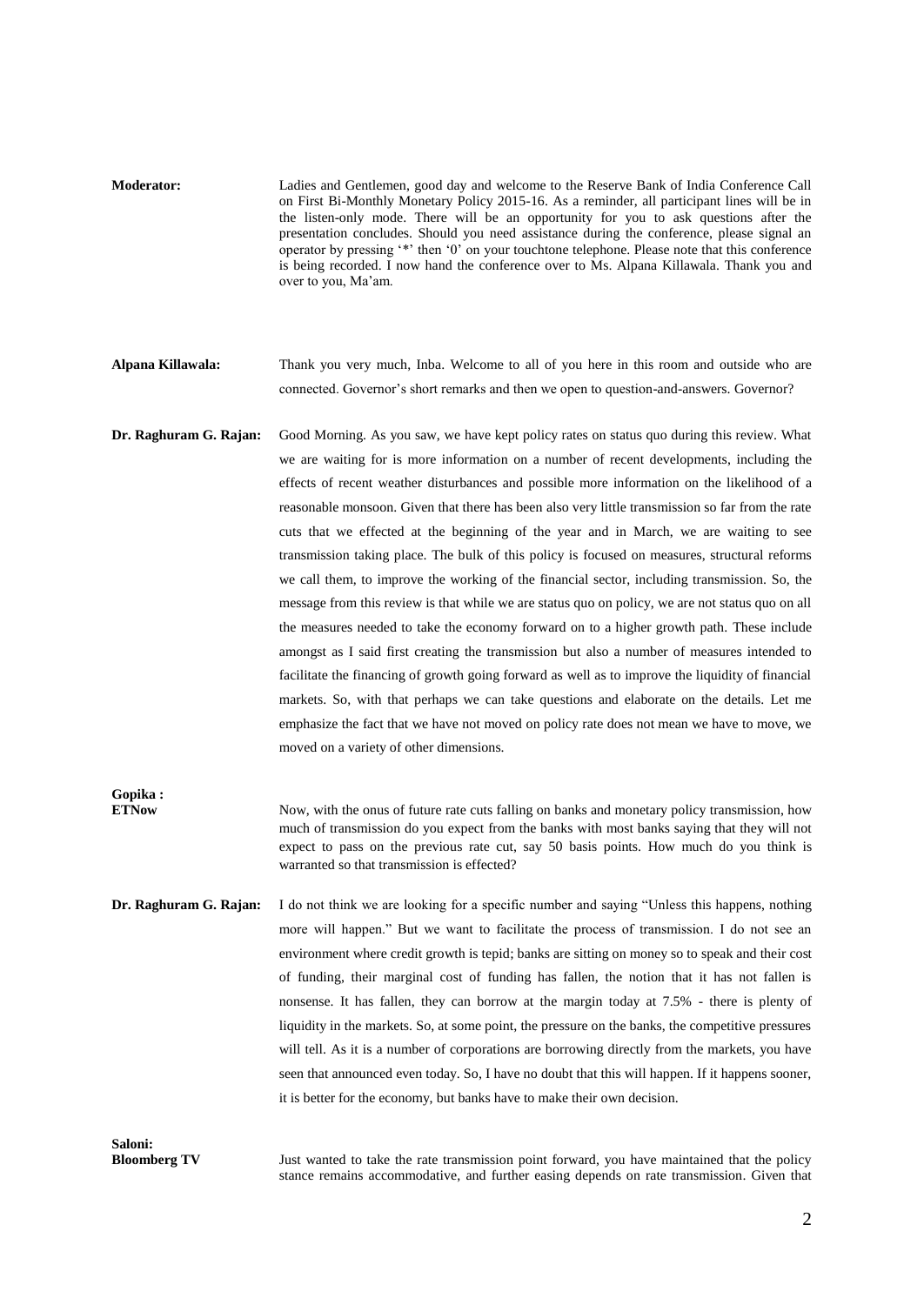the street is divided on when the Fed will start it' own monetary policy by June or September, can we expect an out of policy rate cut again because till June there are two rounds of CPI data expected. Wanted to further understand the policy guidance? **Dr. Raghuram G. Rajan:** As I said, I cannot go further than saying we are waiting to look at the data. Our stance turned more accommodative in January and it remains so, which means you should not expect the direction to change in the future. The timing of future cuts will depend on how much room we have. We have outlined a number of factors we are looking at. We are not saying everything has to happen. But we are saying we would like to see some more of what we need to see happen. As far as Fed policy goes, we are not in some sense saying that that will be a determinant. We are more focused on the domestic economy and the domestic requirements. Of course, Fed monetary policy has an effect around the world, but at this point, as we saying the statement we feel we are adequately buffered and so that is not going to be a key factor or the key factor in determining our monetary policy stance going forward. **Sandrine: Bloomberg** So you repeat in the Statement that your future action will be data dependent. We have heard that mentioned before. The same way that Janet Yellen has a dashboard, something used in the US. Just wondering whether you have a dashboard and some guidance on what it is. And what would you wish to see on your dashboard? **Dr. Urjit Patel:** We do not have a dashboard at least in the formal manner that the Fed possibly has. The most important variable that we have to look at of course is the CPI out turn both in the immediate run and going forward, looking through temporary changes. Regarding output and GDP growth, we do look at high frequency indicators such as cement production, freight, airline, IIP, etc., and those have been taken into account in making our GDP forecast in the monetary policy review and in the statement itself. **Pradeep Pandya:** What kind of impact will it make to the base rate if we shift from average cost of deposit to marginal cost of deposit? What will be the equation be so that results remain the same? **Dr. Raghuram G. Rajan:** That is why there has to be both incentive or willingness for banks to move as well as the flexibility on the regulation or the calculation. I think we need both. In terms of the incentive for banks to move, as I said earlier, the fact that credit growth has remained relatively weak so far, that there is a lot of competition building up in the markets. Markets seem perfectly willing to lend at lower rates now and so banks over time will be forced to match the markets and will have to bring down the rate. So, what we have to make sure from a regulatory perspective is that the regulation is not standing in the way. And to the extent that people focus on average cost rather than marginal cost, it is much more slow moving. So, we have to try and deal with that. Now, remember that the base rate does not seem to stand in the way of banks raising the base rate when interest rates are raised, it only seems to come in the way when interest rates are cut. So, we have to think about incentives as well as the actual structure of regulation and, both when working together will help transmission. **Latha Venkatesh: CNBCTV18** You have said that inflation goes down to 4% around August, that is the RBI forecast and then climb back to 5.8%, and then the old monetary policy stance remains, that you want the real return to be 1.5% to 2%. If you add that 1.5-2.0 % say 1.75% to your 5.8% ultimate inflation number, then technically there is no scope for any further rate cut at all. We are already at 7.5% which 5.8% plus 1.75%. So at 4%, what exactly do you mean - is that because of base effect, because you are also saying you will look through base effects and seasonal effects. Is this 4% because of base or seasonal effect, how do you refer the 4% or how should one look at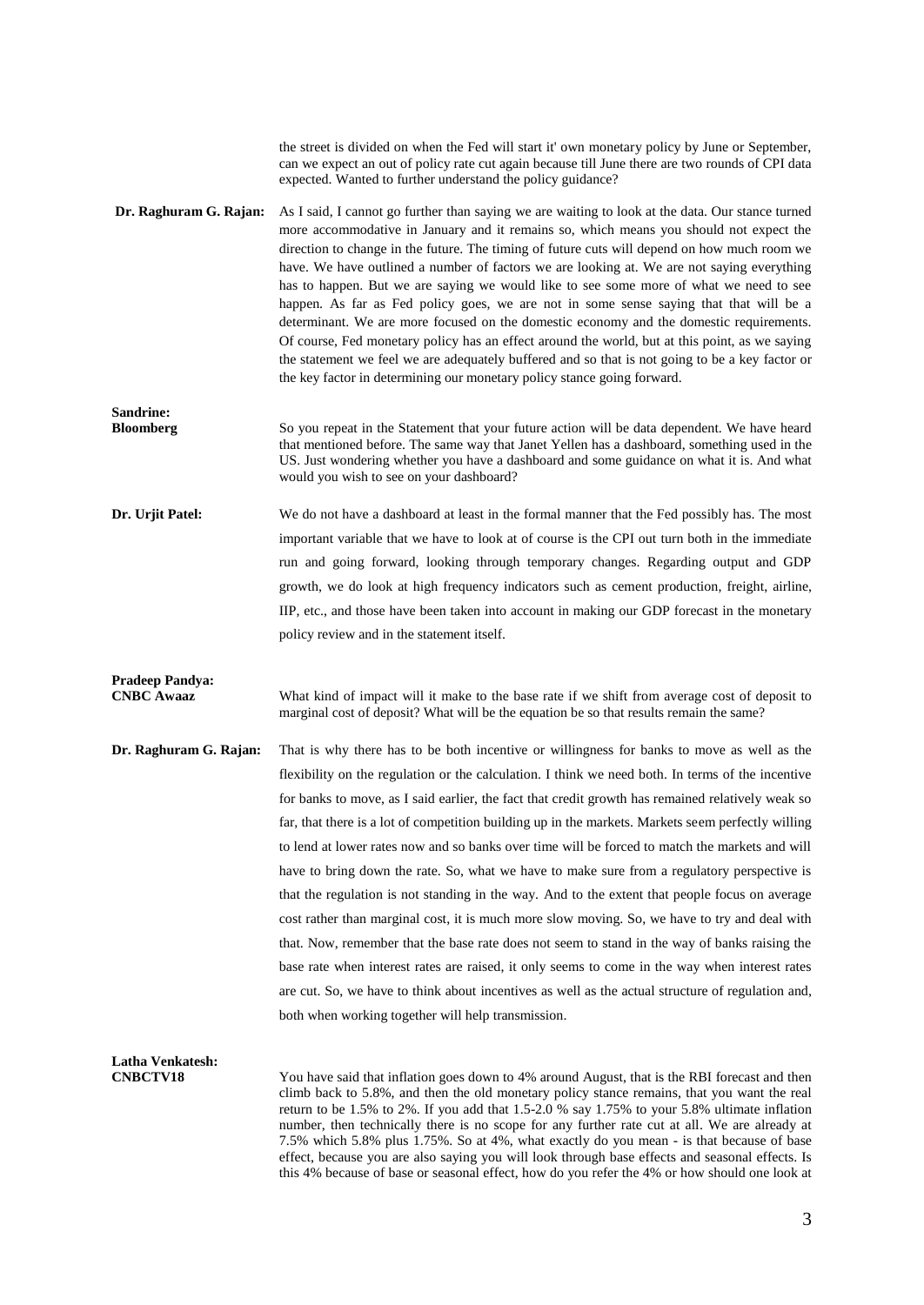the future movement of monetary policy? You are taking cognizance of the fact that small scale savings at 8.75% will further stymie banks position in terms of reducing deposit cost. I wanted your comments on that.

- **Dr. Raghuram G. Rajan:** Let me start with the second question. First, banks have already reduced in a number of situations the deposit rates. So, it does not seem to be an absolute barrier. Of course, we have to make sure that small savings rates do not stand in the way of banks further reducing because the government has said it is going to tie them to government securities rates. As far as the 4% in August goes, that is largely because of base effect, but Urjit can correct me if I am wrong. And when we say we are looking through base effects and seasonal effects, it means two things – one, the seasonal price rise as a result of vegetable prices as well as perhaps because of weather disturbances is something we can look through. So, we are looking through the ups as well as the downs. To try and see whether the incremental inflation is down to a level where we have the ability to accommodate. We talked about a number of data variables which will be important in determining this. I think it is the composite picture that we will be looking at rather than any single data variable. What we are saying is we just did some, let us wait for transmission and we will also get more information and be able to make of our minds about the next step after that.
- Latha Venkatesh: If I could comment on the arithmetic itself; 5.8% plus 1.75%, by your arithmetic there is no scope for cuts.
- **Dr. Raghuram G. Rajan:** If I wanted to be hawkish, I would say 5.8% plus 2%. If I wanted to be dovish, I would say 5.8% plus 1.5%. So there is room if we want to look for it. We just need all the other pieces to fit into it.

**Joel Rebello:**

**Mint** I did not have the time to go through the whole financial markets efficiency measures. If you can take us through top three measures and your rationale behind it.

**Dr. Raghuram G. Rajan:** Let me talk about a number of measures; just in order, there are some regulatory measures to meet our Basel requirements. One of which is we put in place a countercyclical capital buffer, we are saying we do not need it right now. So we are not activating it right now. We had allowed banks to issue long-term infrastructure bonds. We are now saying that other banks can hold -Bank-B can hold Bank-A's infrastructure bonds up to a certain limit in order to facilitate trading. This is a request from the banks and we think it is reasonable with some caveats on that. We are going to look at the base rate and we are going to try and push banks towards marginal costing of the base rate rather than average costing so that they can move more quickly. And marginal costing seems the right thing. If you are able to raise deposits going forward at a lower rate, that should feed into your base rate more quickly. We are also going to have financial benchmarks on money market rates for example, so that banks can use that to determine their lending rates. Instead of having a base rate, use the short-term, medium-term money market rate, just like LIBOR, we want to move towards that quite quickly. Two important issues on bank governance – one, we had prescribed a very detail set of calendar reviews that banks had to do; you have to do this by this time, that by that time. What we are doing is we are doing away with that completely. We are saying bank boards can now look at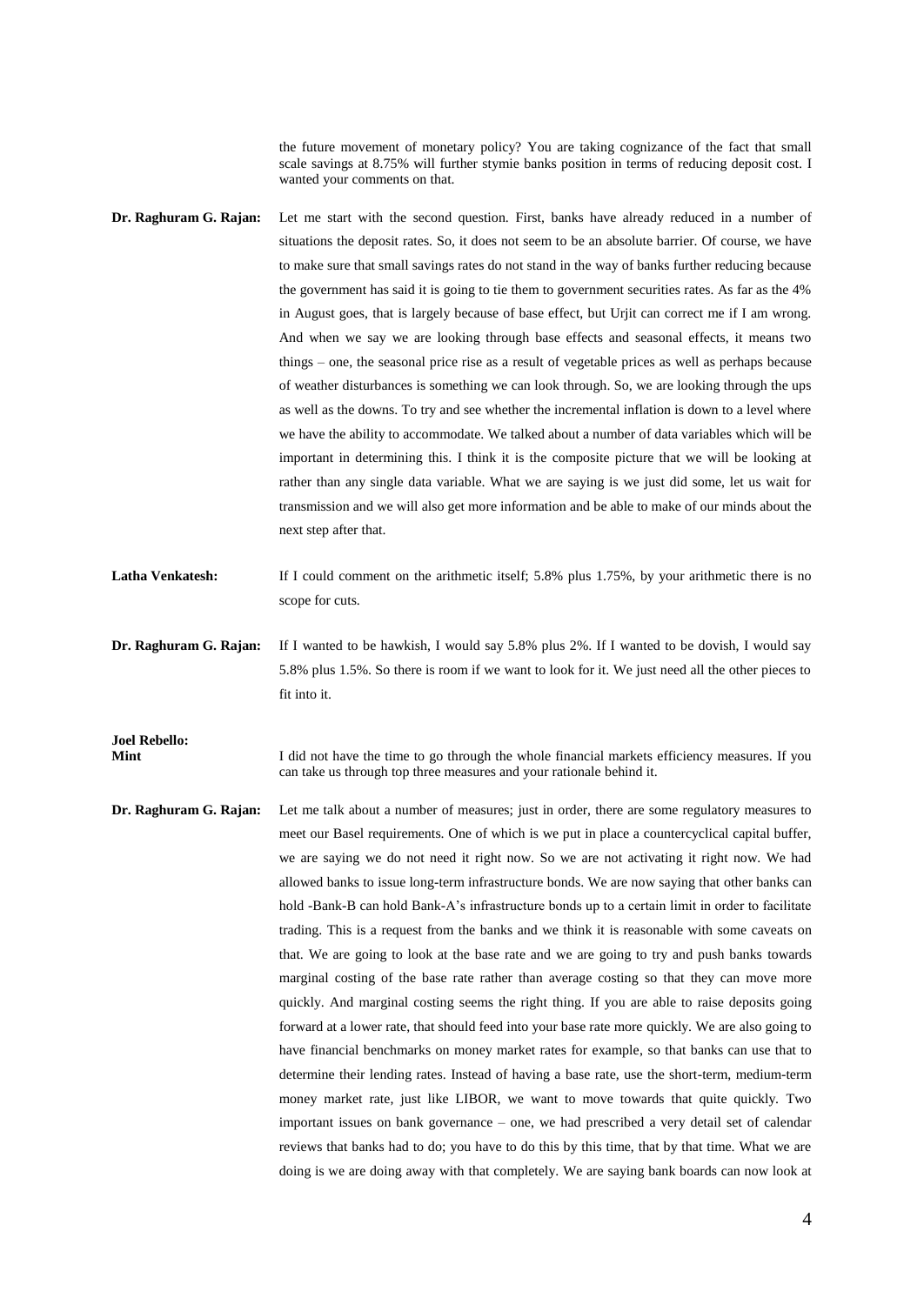seven elements which were prescribed by the Nayak Committee; these are just seven things that of important like Risk Management, Strategy, and Human Resources Management. They can figure out how frequently they want to look at it, when they want to do it, how they want to do it. We are just liberating the bank boards to use the time better. We are also recognizing the need to bring in high quality professionals into bank boards. Earlier, we had limited how much professionals could be paid on bank boards. We are still going to limit it but in a way that makes it competitive, the pay structure for bank boards competitive with other boards so that they can attract high quality people. And we are going to work with the government to ensure that similar compensation is available for public sector boards so that public sector boards are no worse in competing with the private sector boards. We are allowing wellmanaged urban cooperatives to issue credit cards and we are also allowing a number of state cooperative banks to open ATMs without go back to the Reserve Bank. As far as trading goes, two main issues with government bond trading. We are looking to set up primary dealers to work as market makers for a number of liquid bonds that will get liquidity across the spectrum and we are also going to make it easier for individuals to trade government bonds. Now, typically, there is not a huge amount of individual demand, but it should not be that there are roadblocks in the way of individuals buying government securities and they are going to ease the way in a number of ways. We are going to open up the possibility of Indian corporations issuing rupee bonds abroad. Now that is a big thing, because a lot of investors want to come to India to buy corporate bonds today. We are going to allow the corporations to issue abroad so that it can be traded abroad. Now, this will come under the overall ECB window to some extent because in a sense we are replacing people having to borrow in dollars to people being able to borrow in rupees and not then having to hedge it, our corporations do not have to hedge it. This is I think a big development. We already have people like the IFC, World Bank, thinking of issuing these bonds. Why not our own corporations? So that is a movement forward. Some movement on auctions; there are some announcements which came yesterday, will come today on further developments that we are undertaking. The priority sector guidelines will be issued very shortly; we have got comments, we are going to look at them in detail and then issue final instructions before the end of this month. We are expanding the loan limits for microfinance institutions consistent with the fact that we have had inflation over the years and they have asked for an expansion which we think is warranted. And finally, NBFC-IDFs - in order to lend to certain kinds of projects, there were some constraints because we had required them to have something we call a 'tripartite agreement' and if you have questions on that I can answer, but what we have done away is a need for tripartite agreement, it is a longstanding request which will facilitate NBFC-IDFs in lending to infrastructure projects. So those are some of the broad elements. But this is an ongoing process. We just collected some of the ones that we had in the works but more will come, structural reforms are well and truly alive.

**Govardhan:**

With the Fed seen to be slowing on interest rate increases, do you get a wider window on the interest rate cycle to lower interest rates?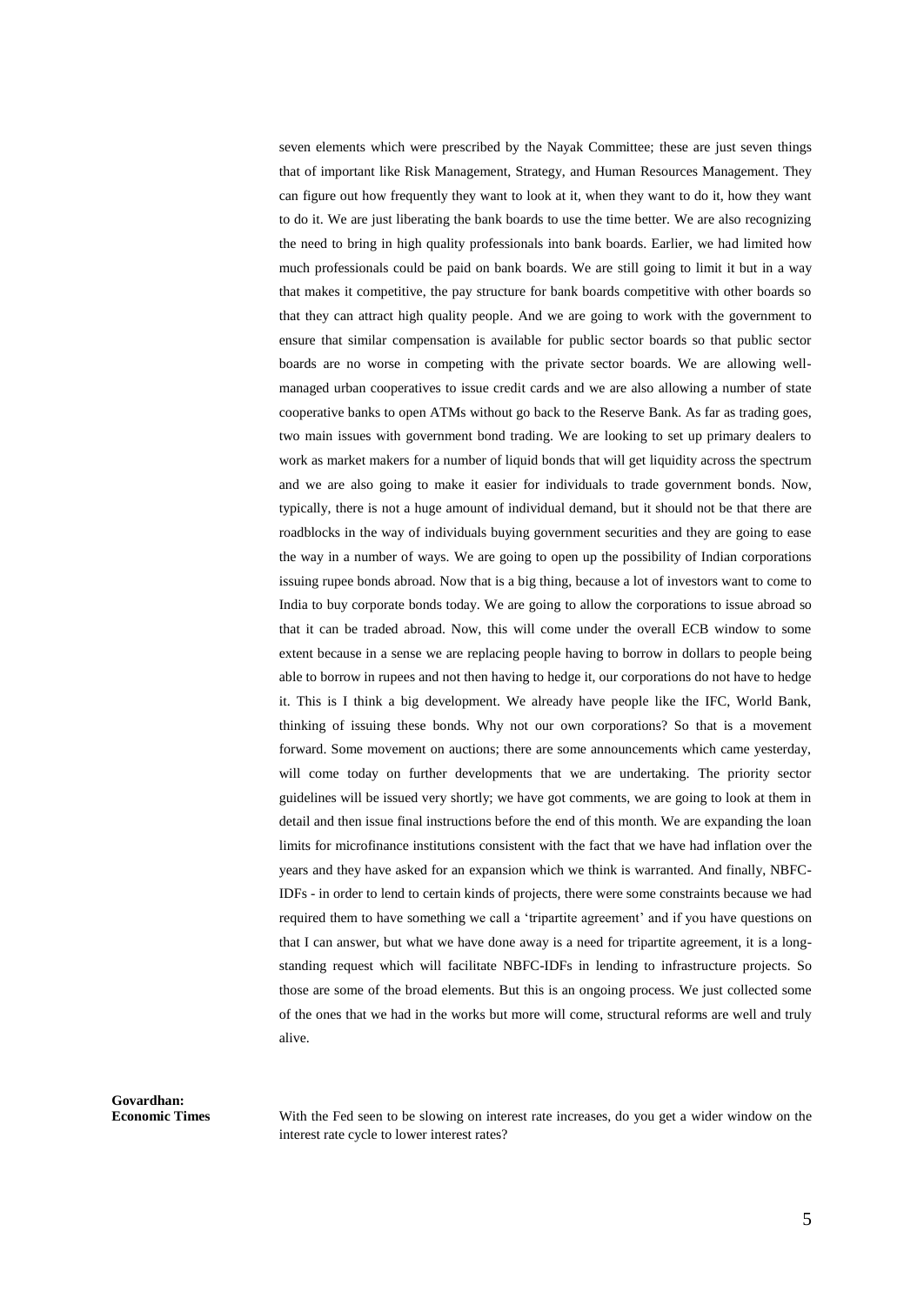- **Dr. Raghuram G. Rajan:** Let me repeat- the Fed's policy changes will have an impact globally. But that is not our central concern. When it comes there will be some volatility but what the improvement in macro policy both from the government side as well as the RBI side, as well as the buffers we have built, give us is the luxury of being able to focus a little more on domestic policy and domestic policy requirements rather than what is going to happen internationally. So, I am not saying that that is irrelevant, that is No. 4 in our guidance, but it is not the central issue and I am not too worried that concerns about when the Fed will move and how much will affect our own policy process. It will be one factor but not the most important factor and I doubt it will be constraining in terms of when we move again.
- Govardhan: On priority sector lending, the working group has prescribed uniform levels of lending for all, be it public sector, private sector, or foreign banks. Does that ignore the institutions' strengths and weaknesses?
- **Dr. Raghuram G. Rajan:** We, as I said, on the occasion of our 80<sup>th</sup> anniversary celebrations, are moving towards the ownership neutral kind of structure, institution-neutral, ownership-neutral. We are doing it for the NBFCs, we are doing it for the banks. There should not be an unlevel playing field. What we are saying is, yes, we recognize certain banks have certain expertise and therefore let them trade that expertise to the priority sector lending certificate. So, if some banks can do more of agri, can sell those certificates to the foreign banks. So, what we do recognize is that there is an adjustment path that is needed and we will take that into consideration when the final guidelines are put out. But the notion that we have to maintain this unlevel playing field is probably unwarranted.

**Amol:**

**Zee Business** My question is on NPAs. Last time you have said that you have spoken to Finance Minister to strengthen DRTs. What is the update on that? Secondly, It is difficult for banks to recover the money from NPAs at the same time it is a challenging for them to raise the capital as well. There are more than 6 lakh crore NPAs. Do you think this was not seen carefully during inspections?

- **Dr. Raghuram G. Rajan:** Let me ask Mr. Mundra to speak on the NPA issue. Let me address the DRT's issue. Dr. Adhia from the DFS has been looking at this issue. Of course he is better placed to answer the question that you ask me. But, we have sat together, he has come to talk to the DRT and understand some of the concerns that are keeping them from expediting cases and I think the Department of Financial Services is well embarked on the idea of expanding their capacity to move faster. So, you should ask him for the details, but certainly, this is an issue that the government is looking at and there will be moves to address it.
- **Shri S.S. Mundra:** Regarding NPA which you mentioned, I think it would be too simplistic to put it like this that if there is a continuous process of audit and inspection, the NPA built up into the system can always be seen in advance. We have to appreciate there are a number of factors that are in play; one in post 2008-09, lending was predominantly directly to the sector which was a relatively new sector in the lending, that is the infrastructure. Then of course, there were policy-related issues and delays those are the issues. Between individual institutions, there were the issues about the leadership, or the vacuum, and overall of course the global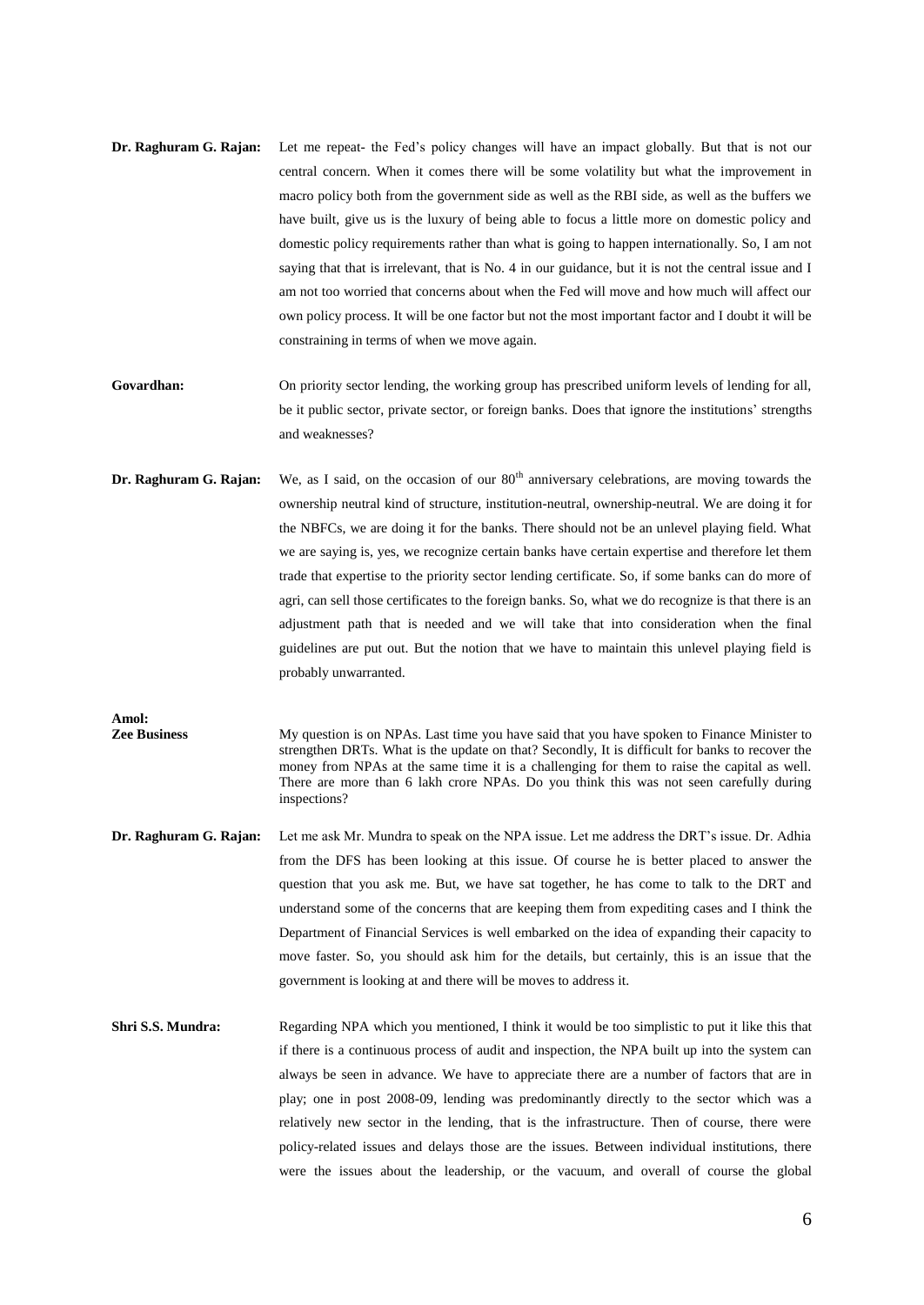environment as well. So, I think these are the facts which come together and playing to the formation of NPA. What is important that this was recognized quite early by the Reserve Bank. In the last few months we have an entire mechanism of early recognition, resolution, moving to the formation of joint lending forum, taking a decision within a given timeframe. I think these are things in the right direction. So the moment this kind of trend is spotted the enabling measures are put into place. I think this is how you have to look at.

**Moderator:** Thank you. We will now take questions from the participants on the audio bridge. The first question is from Manju of DNA. Please go ahead.

**Manju:**

I just wanted to ask you though banks are not bringing down the rates; they are investing into commercial papers of companies at much lower rate. Is there any risk involved in this and are you taking cognizance of this? The second question I had is why has RBI allowed banks an extended time to restructure their debt? If references are made either to the CDR or JLF before March  $31<sup>st</sup>$ , why did the circular come on  $30<sup>th</sup>$  of March when almost all must have been done or was there a bunching up of debt that remained to be restructured?

**Dr. Raghuram G. Rajan:** Let me address the second issue first; I think the rules of the JLF basically allow any entity that goes into the JLF 120 days to figure out what needs to be done and at the end of it as an incentive to do it fast, the asset classification that prevailed before it went into the JLF persists. So, all we are saying is this continues to hold even post March  $31<sup>st</sup>$ . Now, that does give a little bit of time for banks to deal with problem companies and so on, but the notion here is it is really a softening of the end of forbearance rather than any change in the fact that forbearance has come to an end. Why did not we say this a quarter or two ago, perhaps that would have given banks an incentive to wait a little longer before addressing the issues and I have repeatedly said the faster banks address issues the better it is. Basically we said on March  $31<sup>st</sup>$ , anything that has already come in gets that 120 days to fix it, so you do not have to sort of rush ahead of the wheels to do this immediately and do bad deals as a result. But there is no more forbearance after this anything that goes in after this does not get forbearance. To your first question, this is part of the issue, right. Banks are able to lend at lower rates today which is exemplified by their buying CPs. So we do have to look at the institutional constraints on them not cutting rates more generally through the base rate system which is what we partly tried to address with this encouragement towards pricing on the basis of the marginal cost of credit. But, I think the incentive for them is also clear because they are lending to companies at the commercial paper rates that suggests that they are happy to pick up the returns that are available today in those kinds of markets which means they should be happy to lend at those rates to normal customers going forward. So, I think the adjustment is a matter of time and given the amount of liquidity that is going to be released during this month, March is a tight month, April is much less tight, I think there will be incentives for banks to cut rates.

**Moderator:** Thank you. The next question is from Radhika Merwin of Hindu Business Line. Please go ahead.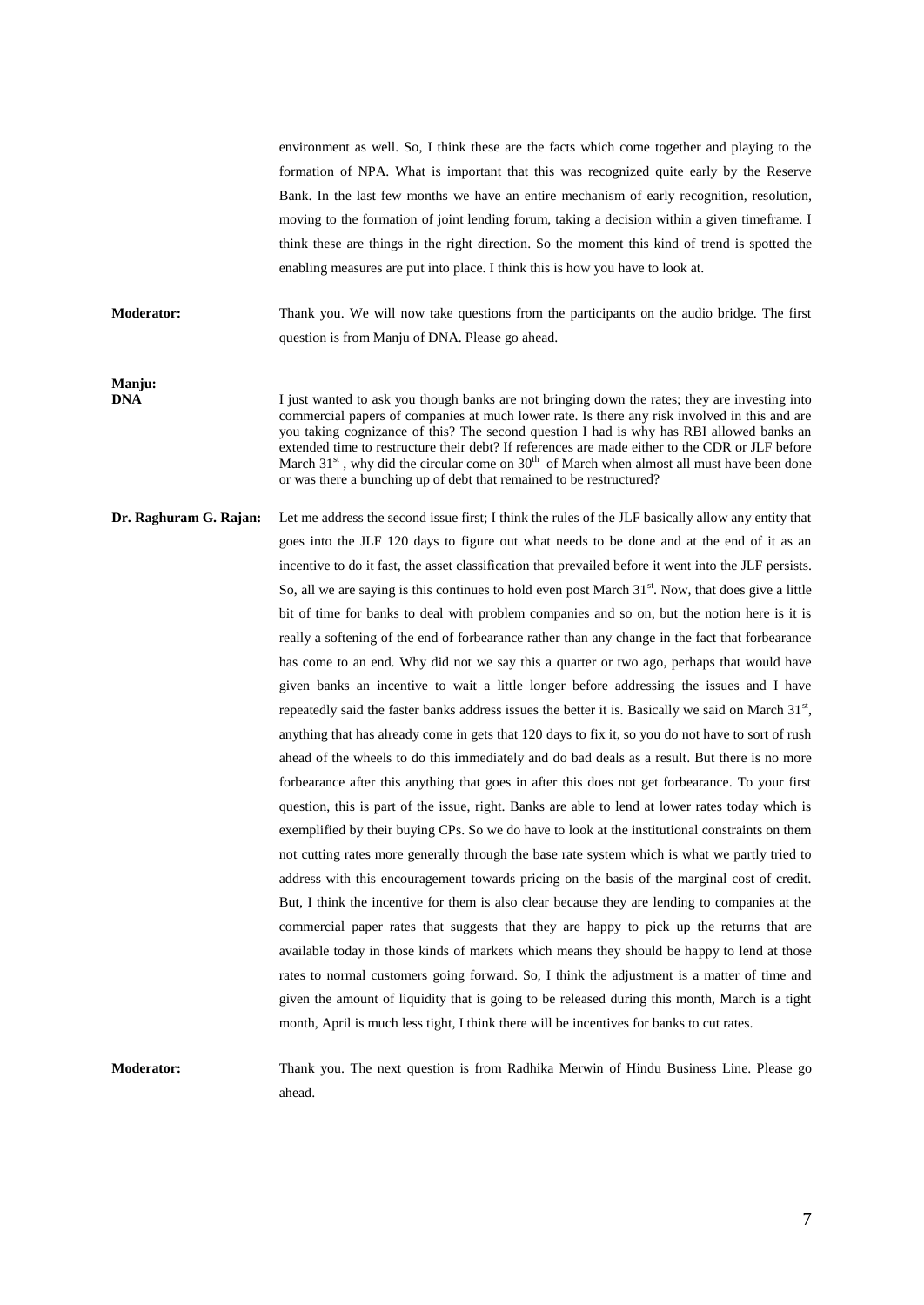| <b>Radhika Merwin:</b><br><b>Hindu Business Line</b> | My question pertains to the NBFC-IDF leeway that you have given on the PPP projects. If you<br>can elaborate a little bit because as I understand currently, these debt funds can fund NHAI<br>projects, port projects, etc. So, what is the kind of leeway are we offering to other projects?                                                                                                                                                                                                                                                                                                                                                                                                                                                                                                                           |
|------------------------------------------------------|--------------------------------------------------------------------------------------------------------------------------------------------------------------------------------------------------------------------------------------------------------------------------------------------------------------------------------------------------------------------------------------------------------------------------------------------------------------------------------------------------------------------------------------------------------------------------------------------------------------------------------------------------------------------------------------------------------------------------------------------------------------------------------------------------------------------------|
| Shri R. Gandhi:                                      | NBFC-IDFs is for regulatory forbearance for those kind of support which they give where<br>there they are triple-D and tripartite agreements. If there is no tripartite agreement, they do not<br>get that regulatory support or forbearance. There are other infrastructure projects where there is<br>no opportunity for tripartite agreement so those projects should also be permitted for them to<br>be refinanced. So that argument we agreed. So that is the one we are permitting now. Second,<br>they also mentioned that there are other projects where it already operational after one year,<br>why they cannot be financed. That also we have accepted and now they can finance those<br>projects as well. So the idea is that IDFs should be financing less risky projects wherever it is<br>possible.     |
| <b>Radhika Merwin:</b>                               | So ideally this will still fund operational projects or are we actually expanding the ambit of<br>bringing in other projects as well?                                                                                                                                                                                                                                                                                                                                                                                                                                                                                                                                                                                                                                                                                    |
| Shri R. Gandhi:                                      | They have only for operational projects. Only after completion of the project is over and after<br>one year.                                                                                                                                                                                                                                                                                                                                                                                                                                                                                                                                                                                                                                                                                                             |
| Radhika Merwin:                                      | My second question pertains to the benchmark that you have mentioned that will be provided<br>to price banking products. As I remember, according to the Urjit Patel Committee<br>recommendation, we have been talking about the term repo across different tenures acting as<br>benchmark to price different deposit rates across different tenures. So, are we talking on the<br>same lines when we are talking about benchmark indices here?                                                                                                                                                                                                                                                                                                                                                                          |
| Shri H. R. Khan:                                     | Basically, what has been indicated is that both asset side and liability side if they have to price<br>with reference to a particular market interest rate, there has to be some benchmark, because the<br>transmission is not happening, because advances are tied to different benchmark and deposits<br>are to different benchmark. So that is why the whole concept of this market interest rate<br>benchmark which the new company will try to put out. That is the idea. It is not directly related<br>to the term interest rate which we have been talking about.                                                                                                                                                                                                                                                 |
| Dr. Raghuram G. Rajan:                               | The idea here is to get a believable benchmark and that is what the company is set up to do,<br>based on actual transactions. Those actual transactions maybe loan transactions for one kind of<br>benchmark, it maybe your term repo, the 14-day term repo, for which there is an established<br>interest rate nowadays, it can be other term repos. This is something the company has to figure<br>out, what demand there is in the market. We hope the company will set up in the next two<br>months and start working out different benchmarks and then banks will be free to pick up<br>those. There is an issue that sometimes is raised about the benchmark of which banks price<br>their loans being determined by the banks themselves. And so this would provide an<br>exogenous benchmark which they can use. |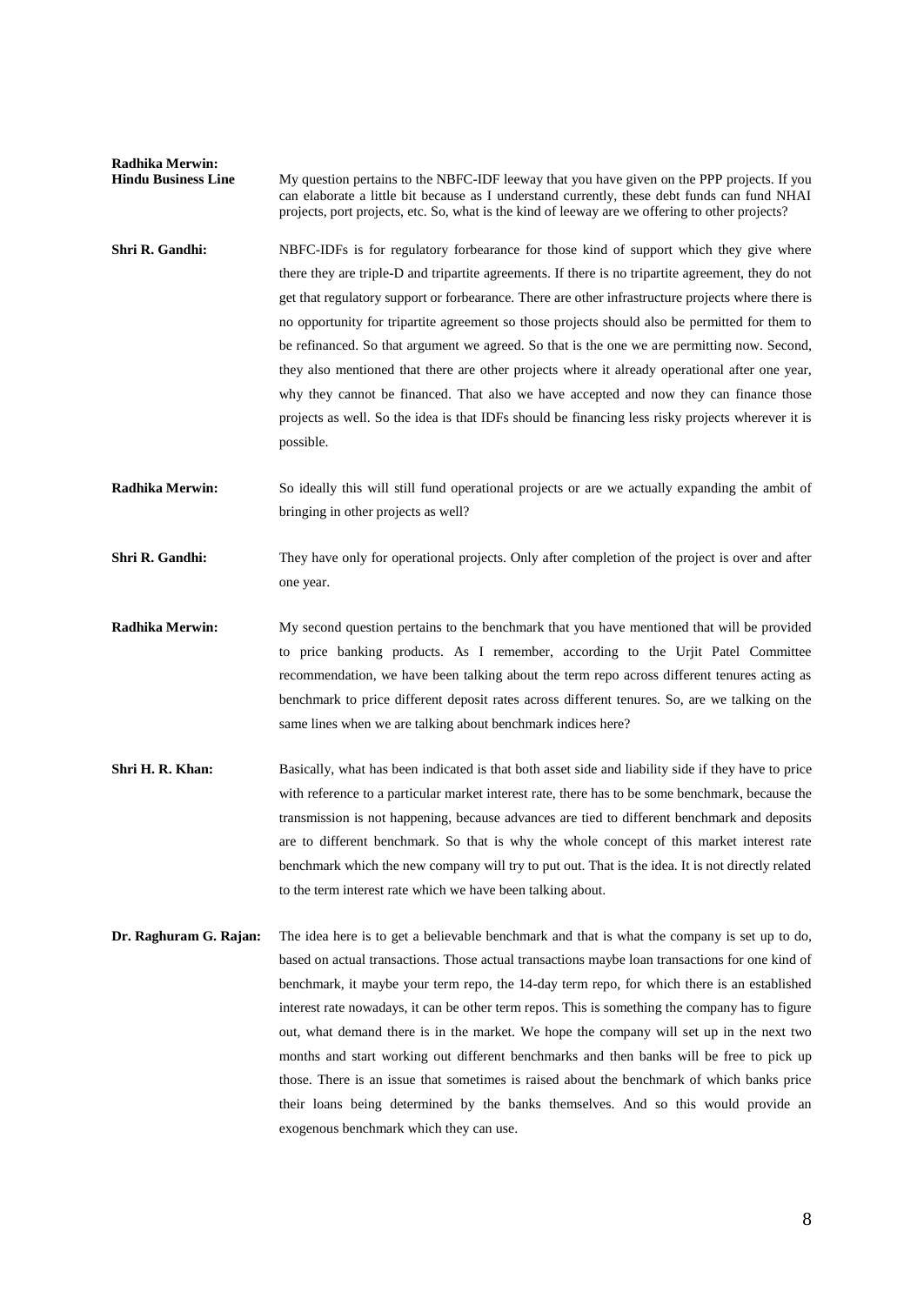**Aparna:**

**Financial Express** Sir, I have two questions. One is on liquidity which is a key dimension to the credit-deposit growth and monetary transmission. We have seen deposit growth at 14 per cent all along. Now even deposit growth has fallen from a high number to average 11.4 per cent. I checked the data, it is a 50 year low. Does the RBI in future see a structural issue in liquidity which can hamper the business of banks? My second question is you have been warning companies about unhedged forex exposure. Banks tell us that corporates are still not hedging their forex exposure, large open exposures are still there. Do you see the risk of this exposure still persisting, what is the update?

**Dr. Raghuram G. Rajan:** First on deposits growth being also lower. Clearly, there is some disintermediation also going on that there is some direct raising of funds from the markets whether in terms of commercial paper or in bond issuances which is bypassing the banks. And this is why I have said that at some point, the banks will have to react so as to recapture some of the business and let us wait and see how that happens. There are also structural constraints that we have to look at but I do not think right now that is the determining factor, constraints such as small saving trade and so on. As far as the second question on unhedged exposure, we can exhort the banks, the banks can exhort the companies, but at some level until you have very-very intensive monitoring of what the companies do... you can take a horse to water, but you cannot make it drink. That is where the notion that volatility can happen anytime and that we are not sort of going to be focused on holding the rupee at some particular level without any change. That should be clearly communicated to companies also that they should have absorbed it by now. Our focus is on undue increases in volatility, but we are not going to maintain any particular level for the rupee and so they have to recognize that they are taking on a big risk, especially if monetary conditions change around the world. So, I think that we will look at our current regulations and see how we can make them more effective, but also companies should absorb the message that it is in their own interest and this is where I think the possibility of them raising money in rupee bonds outside and using that would be an alternative to borrowing ECBs and dollars and holding it unhedged. The other factor that one must recognize is we are also trying to improve the extent to which distress is resolved. If distress is always resolved with banks taking the hit, and the promoter going scot-free, there is an incentive sometimes to take certain kinds of bets; they become one way bets. If the dollar strengthens against the rupee, the banks take the hit, but if the dollar weakens, the equity holders benefit. So that also is something that hopefully the measures we have taken will try and convince people that that kind of negotiation is unlikely to happen going forward, and that banks are not going to forever take the downside hit when positions are unhedged.

**Alekh:**

**Cogencis** What is the rationale behind allowing banks to cross hold the long-term bonds because the RBI wants to get long term money from PFs and the insurance companies.

**Dr. Raghuram G. Rajan:** The idea is not for this to be another source of financing, it will be very limited, small fraction, single digit fraction of their assets, they are primarily for trading purposes. So, what the banks said is we are a big part of the trading community here and liquidity in this bond will be enhanced if we can use some of them for trading. To make sure there is no incentive to over hold these bonds, we are essentially subtracting the benefit a bank gets from the bonds it has issued, by the number of bonds it holds, so that there is no double counting of these benefits, in